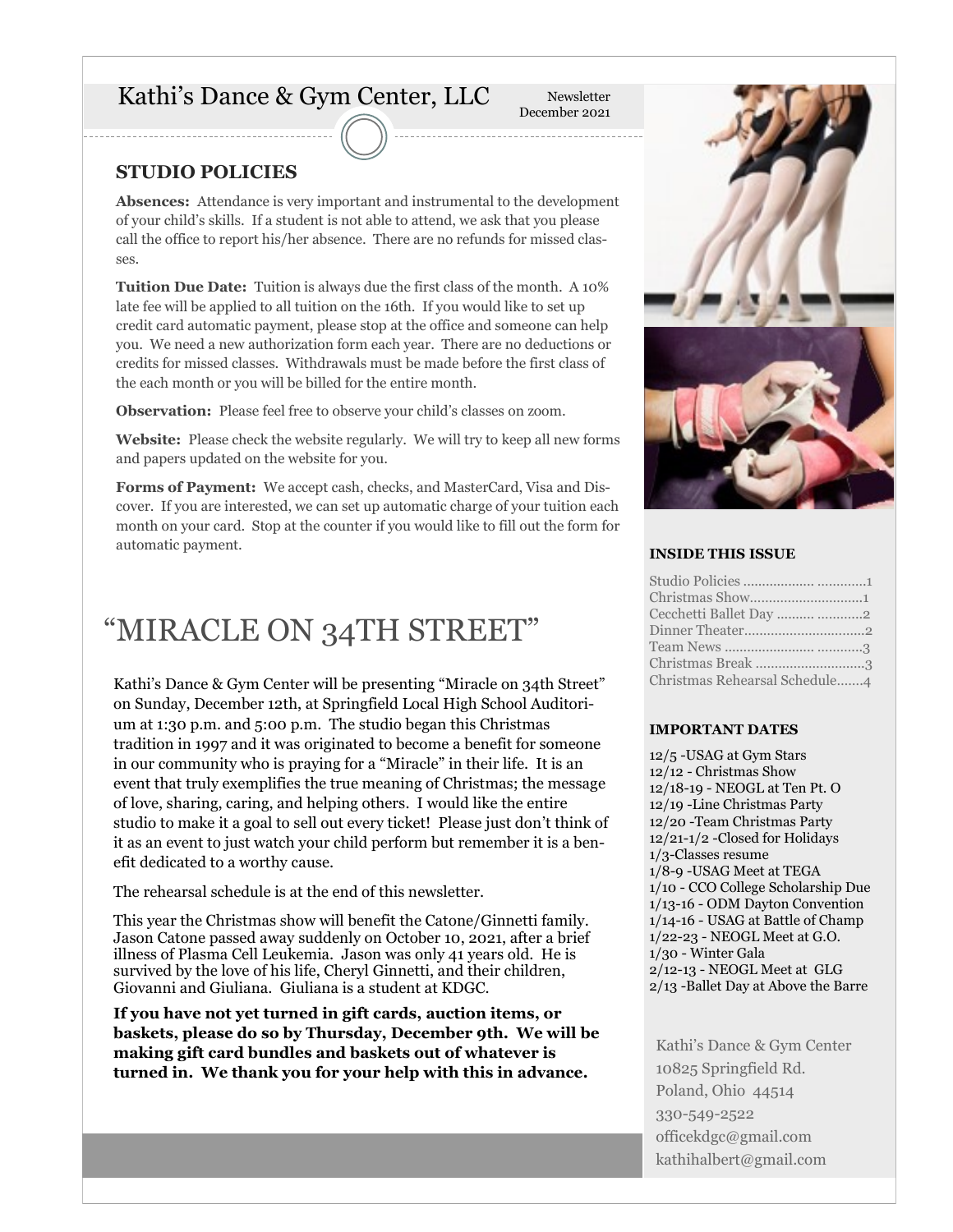

# **CECCHETTI COLLEGE SCHOLARSHIP**

The CCA of Ohio offers a College tuition scholarship for high school seniors and college students. The deadline for this scholarship is January 10th. Students must submit an essay, two letters of recommendation, and a video of a self choreographed piece. Finalists will go through an interview at the Ballet Day held here in February. \$2,250 in scholarship money will be given.

If you are interested, please talk to Kathi or get forms from the office.

*"To touch, to move, to inspire. This is the true gift of dance." ~Aubrey Lynch*

## **DANCE LINE DINNER THEATER "WINTER GALA"**

Once again this year the Company, Senior, and Pre-Senior line dancers will be holding a dinner theater evening. On January 30th at Fairview Arts and Outreach Center on Youngstown-Poland Road, the girls will be hosting an entertaining evening of dinner and dance. Choreography and planning is well underway





for this special night. The girls will be performing solos and small group pieces. More information will follow, but please mark your calendar for this event. Reservations will be required.

## **UPCOMING DANCE EVENTS AND WORKSHOPS**

**Line Christmas Party—The dance lines will be having their Christmas party on Tuesday, December 21. You will receive more information soon.** 

**ODM Convention in Dayton— will be the weekend of January 13-16. Please talk to Kathi if you are interested in attending.** 

**Cecchetti Ohio Ballet Day—Ballet Day will be held Sunday, February 13th at Above the Barre studio in Berea, Ohio. You will be given information regarding this workshop in class. This workshop is mandatory for all Cecchetti students.**

**Cecchetti Exams - We will be hosting Cecchetti Exams here at KDGC the weekend of March 4-6, 2022. Small groups will be starting right after the first of the year and will run for 8 weeks. If you are up for examination, you will receive paperwork soon.**



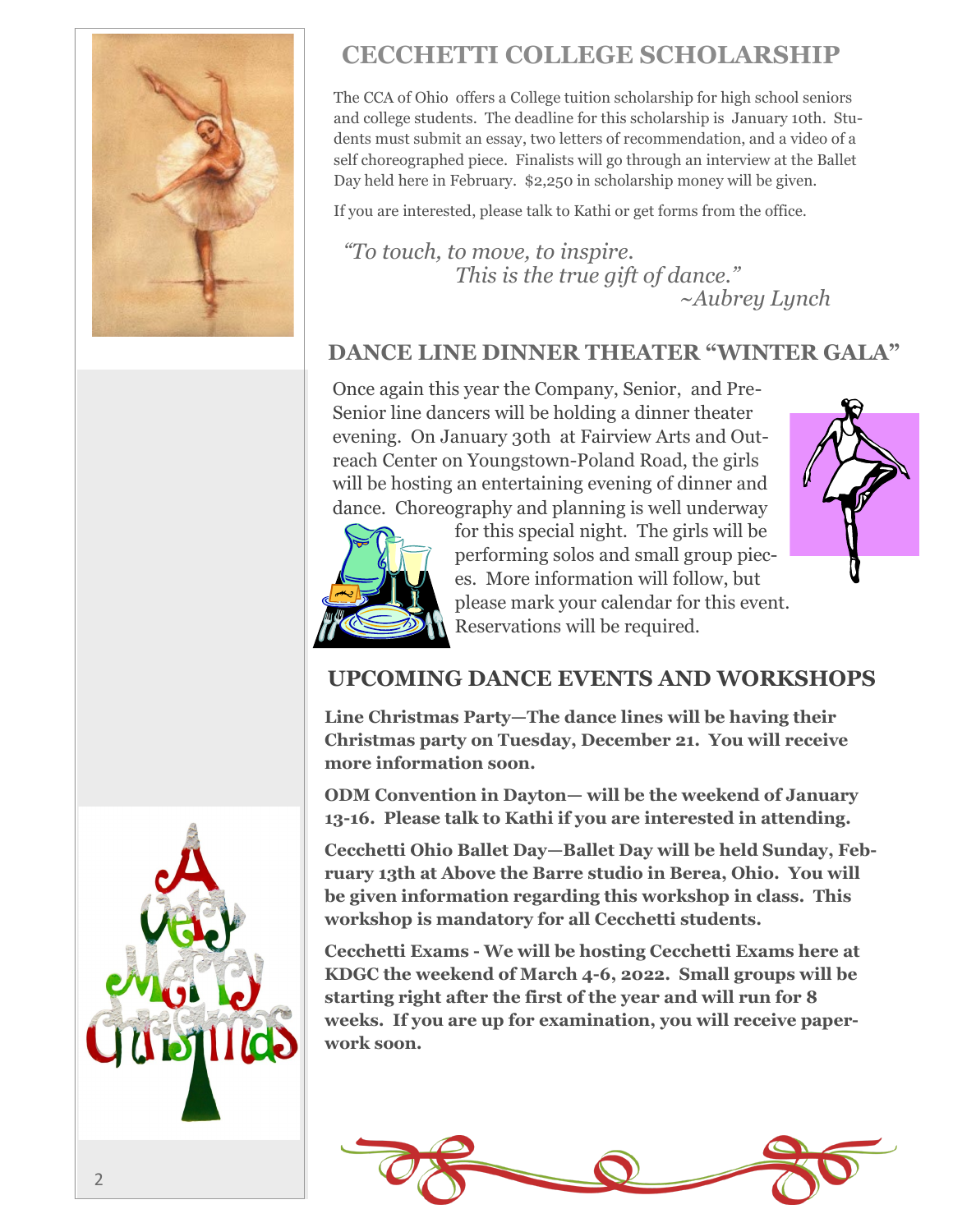# **KDGC Competitive Team News**

**Team Christmas Party—**The competitive team Christmas party is being held on Thursday, December 23rd. Papers are going home this week with more information.

**Open Gym**—Continuing this month, we will be having an open gym session on Fridays from 4:00—6:00 p.m. for any competitive team member that wants to come in and work on routines and tricks for meets. The cost of open gym is \$10.00 and is paid directly to the coaches when you come. Please sign up on the bulletin board outside the gym doors.

**Holiday Workouts -** Over the holiday break there will be a couple workouts for team gymnasts to attend. This schedule will be going out this week. These workouts will be \$15 each.

**Team Leos/Warm ups/Bags -** As with everything else in the world right now, we are dealing with delays in receiving our leos, warm ups and bags. Thank you for your patience.

**Meet Season -** Meet season is underway and almost all of our competitive teams have at least one meet under their belts. The coaches are so proud of the way our gymnasts are competing early in the year. We have a lot of girls with new routines this year, and they are doing very well. Keep up the hard work!!!



# Cookies and Canvas



Watch for information next month regarding a winter painting fundraiser to benefit the KDGC competitive team heading to nationals in June. Join us to paint a winter picture and have cookies with us.



Merry Christmas

**We will be closed for the Christmas holiday starting onTuesday, December 21st and through Sunday, January 2nd. We will reopen on Monday, January 3rd.**

**We hope you all get to spend some time with family and friends over break. Thank you so much for being a part of our KDGC family.**